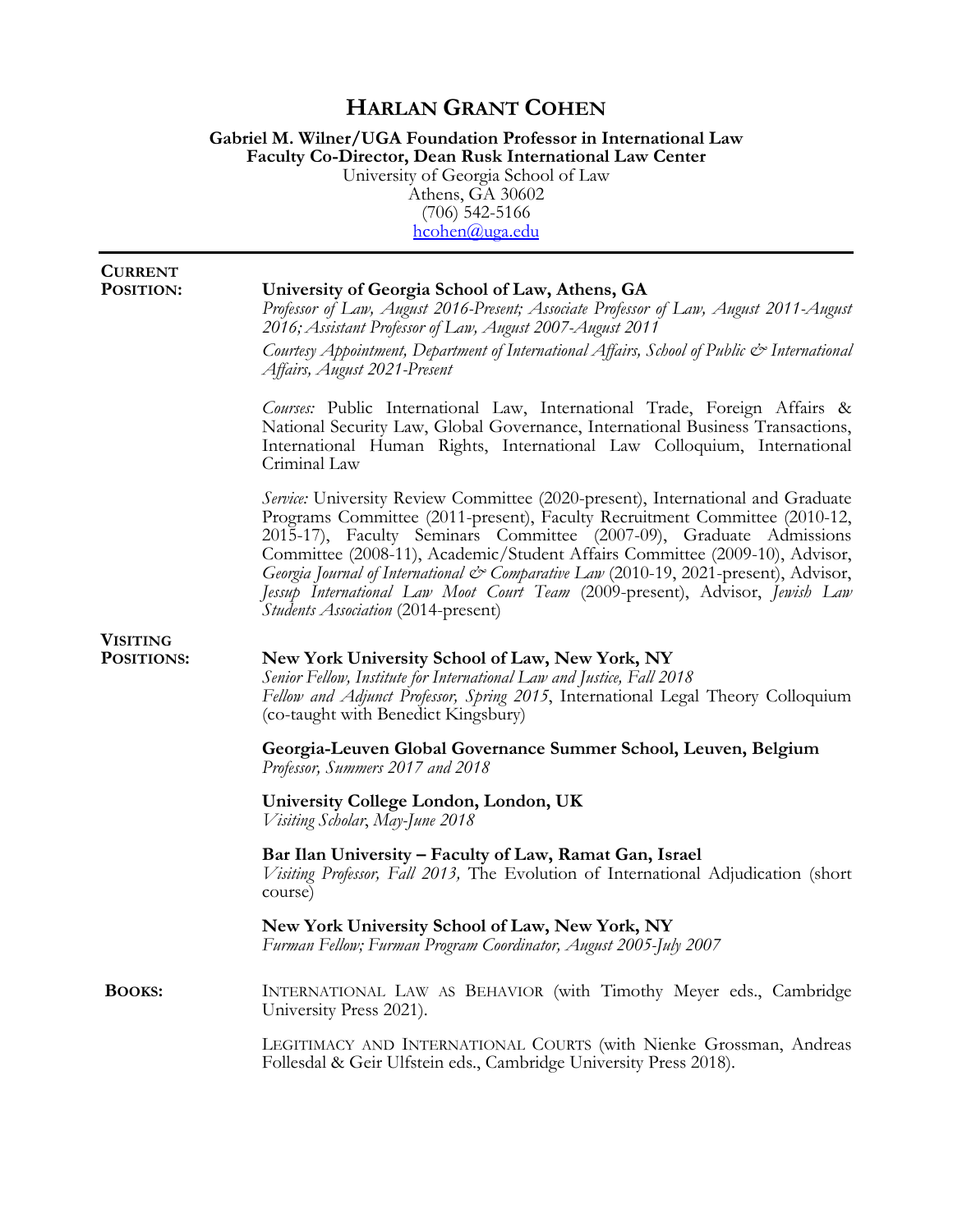PROCEEDINGS OF THE  $106^{\text{\tiny{TH}}}$  Annual Meeting of the American Society of INTERNATIONAL LAW: CONFRONTING COMPLEXITY (with Chiara Giorgetti & Cymie Payne eds. 2013).

| <b>ARTICLES &amp;</b><br><b>CHAPTERS:</b> | Culture Clash: The Sociology of WTO Precedent, in PRECEDENTS AS RULES AND<br>PRACTICE (Nomos, Amalie Frese and Julius Schumann, eds. 2021).                                                                                                |
|-------------------------------------------|--------------------------------------------------------------------------------------------------------------------------------------------------------------------------------------------------------------------------------------------|
|                                           | Metaphors of International Law, in INTERNATIONAL LAW'S INVISIBLE FRAMES<br>(Oxford University Press, Andrea Bianchi & Moshe Hirsch, eds. 2021).                                                                                            |
|                                           | Nations and Markets, 23 J. INT'L ECON L. 793 (2020).<br>- Winner of John H. Jackson Prize for article "that most significantly<br>breaks new ground and adds new insights to the study and<br>understanding of international economic law" |
|                                           | <i>What is International Trade Law For?</i> , 113 AM. J. INT'L L. 326 (2019);<br>IILJ WORKING PAPER 2018/6 (MEGAREG SERIES) (2018).                                                                                                        |
|                                           | Multilateralism's Life-Cycle, 112 AM. J. INT'L L. 47 (2018).                                                                                                                                                                               |
|                                           | A Politics-Reinforcing Political Question Doctrine, 49 ARIZ. ST. L. J. 1 (2017).                                                                                                                                                           |
|                                           | The Death of Deference and the Domestication of Treaty Law, 2015 BYU L. REV. 1467<br>(2016).                                                                                                                                               |
|                                           | Theorizing Precedent in International Law, in INTERPRETATION IN INTERNATIONAL<br>LAW (Oxford University Press 2015).                                                                                                                       |
|                                           | Formalism and Distrust: Foreign Affairs Law in the Roberts Court, 83 GEO. WASH. L.<br>REV. 380 (2015).                                                                                                                                     |
|                                           | International Precedent and the Practice of International Law, in NEGOTIATING STATE<br>AND NON-STATE LAW: THE CHALLENGE OF GLOBAL AND LOCAL LEGAL<br>PLURALISM (Cambridge University Press 2015).                                          |
|                                           | International Law's Erie Moment, 34 MICH. J. INT'L L. 249 (2013).                                                                                                                                                                          |
|                                           | Finding International Law, Part II: Our Fragmenting Legal Community, 44 NYU J. INT'L L.<br>& POL. 1049 (2012).<br>- Winner of the JILP Peer Review Award                                                                                   |
|                                           | "Undead" Wartime Cases: Stare Decisis and the Lessons of History, 84 TULANE L. REV.<br>$957(2010)$ .                                                                                                                                       |
|                                           | Can International Law Work? A Constructivist Expansion, 27 BERKELEY J. INT'L L. 636<br>(2009).                                                                                                                                             |
|                                           | Finding International Law: Rethinking the Doctrine of Sources, 93 IOWA L. REV. 65 (2007).                                                                                                                                                  |
|                                           | Supremacy and Diplomacy: The International Law of the U.S. Supreme Court, 24<br>BERKELEY J. INT'L L. 273 (2006).                                                                                                                           |
|                                           | The American Challenge to International Law: A Tentative Framework for Debate, 28<br>YALE J. INT'L L. 551 (2003).<br>- Winner of Washington Foreign Law Society's Robert H. Jackson Prize                                                  |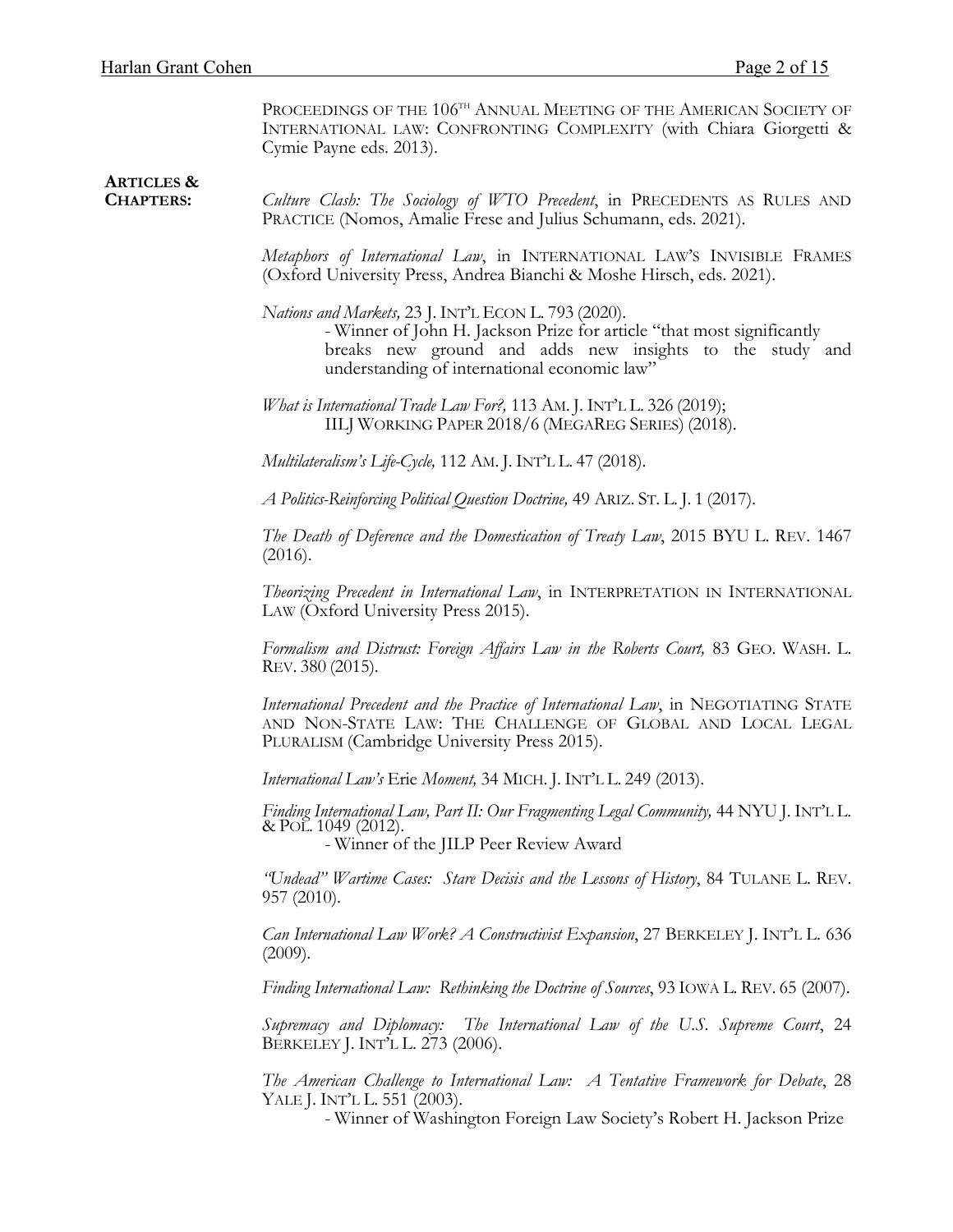*The (Un)favorable Judgment of History: Deportation Hearings, the Palmer Raids, and the Meaning of History*, 78 N.Y.U. L. REV. 1431 (2003).

 **SHORTER** 

 **PUBLICATIONS:** *Journeys Through Space and Time While Reading* International Law and the Politics of History*, Found on a Palimpsest, Translated for You, the Reader*, 36 TEMPLE INT'L & COMP. L. J.  $_$  (forthcoming 2022).

> *Introduction to the Symposium on Gregory Shaffer, "Governing the Interface of U.S.-China Trade Relations,"* 116 AJIL UNBOUND 38 (2022).

> *Are We (Americans) All International Legal Realists Now?*, in WHITHER THE WEST?: CONCEPTS ON INTERNATIONAL LAW IN EUROPE AND THE UNITED STATES (Cambridge University Press 2021).

*…and Trade,* 2019 U. ILL. L. REV. ONLINE 48 (2019).

*The Primitive Lawyer Speaks!: Thoughts on the Concepts of International and Rabbinic Laws*, 64 VILLANOVA L. REV. 665 (2019).

*The National Security Delegations Conundrum,* JUST SECURITY, July 17, 2019, available at: [https://www.justsecurity.org/64946/the-national-security-delegation](https://www.justsecurity.org/64946/the-national-security-delegation-conundrum/)[conundrum/](https://www.justsecurity.org/64946/the-national-security-delegation-conundrum/)

*Book Review:* Not Enough: Human Rights in an Unequal World: by Samuel Moyn*,*  113 AM. J. INT'L L. 415 (April 2019).

*Introduction to the Symposium on Julian Nyarko, "Giving the Treaty a Purpose: Comparing the Durability of Treaties and Executive Agreements,"* 113 AJIL UNBOUND 169 (2019).

*International Order Between Governance and Contract*, PERRY WORLD HOUSE 2018 GLOBAL ORDER COLLOQUIUM PAPERS (2019).

*Fragmentation*, in CONCEPTS FOR INTERNATIONAL LAW: CONTRIBUTIONS TO DISCIPLINARY THOUGHT (Edward Elgar 2019).

Zivotofsky II*'s Two Visions for Foreign Relations Law*, 109 AJIL UNBOUND 10  $(2015).$ 

*Claiming Control Over Foreign Relations Law: The Roberts Court's First Decade*, 109 AM. SOC. INT'L L. PROC. 42 (2015).

*International Law in a Time of Scarcity: An Introduction*, 42 GA. J. INT'L & COMP. L. 1 (2013).

*Lawyers and Precedent*, 46 VAND. J. TRANSNAT'L L. 1025 (2013).

*From Fragmentation to Constitutionalization* <sup>25</sup> PAC. MCGEORGE GLOBAL BUS. & DEV. L. J. <sup>381</sup> (2012).

*From International Law to International Conflicts of Law: The Fragmentation of Legitimacy*, 104 AM. SOC. INT'L L. PROC. 49 (2010).

*Historical American Perspectives on International Law*, 15 ILSA J. INT'L & COMP. L. 485  $(2009)$ .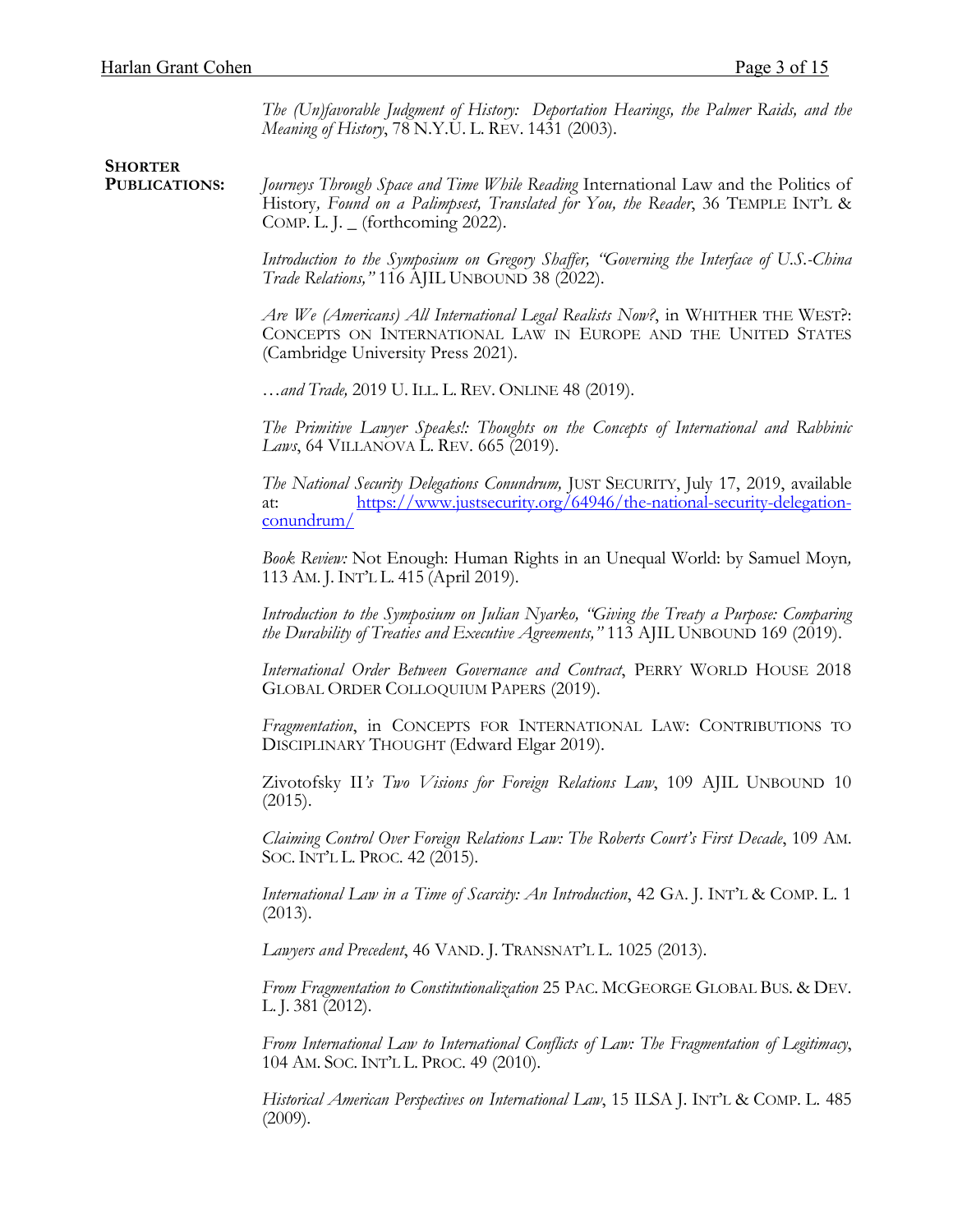|                                     | International Decision: Munaf v. Geren, 102 AM. J. INT'L L. 854 (2008).                                                                                                                                                                                             |
|-------------------------------------|---------------------------------------------------------------------------------------------------------------------------------------------------------------------------------------------------------------------------------------------------------------------|
|                                     | 1999 Turkish Elections: Background and Outlook, in PEACEWATCH/ POLICYWATCH<br>ANTHOLOGY 1999: THE MIDDLE EAST IN TRANSITION (Monica Neal Hertzman<br>ed., 2000).                                                                                                    |
| <b>WORKS IN</b><br><b>PROGRESS:</b> | Judicialization and Public Support for Compliance with International Commitments                                                                                                                                                                                    |
|                                     | International Law's Communities of Practice                                                                                                                                                                                                                         |
|                                     | Forgotten Experiments: American International Law in the Gilded Age                                                                                                                                                                                                 |
| <b>HONORS AND</b><br>LEADERSHIP:    | <b>Board of Editors, AMERICAN JOURNAL OF INTERNATIONAL LAW (elected April</b><br>2017)                                                                                                                                                                              |
|                                     | -Editor, International Decisions (March 2018-October 2020)                                                                                                                                                                                                          |
|                                     | Member, American Law Institute (elected October 2013)                                                                                                                                                                                                               |
|                                     | Chair, ASIL International Legal Theory Interest Group, (elected Spring 2020<br>to three-year term); $Vice-Chair (2016-2020)$                                                                                                                                        |
|                                     | John H. Jackson Prize (for "the article or other contribution in the JIEL that<br>most significantly breaks new ground and adds new insights to the study and<br>understanding of international economic law"), JOURNAL OF INTERNATIONAL<br>ECONOMIC LAW, July 2021 |
|                                     | Advisor, State Bar of Georgia, International Trade in Legal Services Committee<br>(appointed 2021)                                                                                                                                                                  |
|                                     | Member, 2021-22 ASIL Honors Committee                                                                                                                                                                                                                               |
|                                     | Member, 2020-21 ASIL Program Committee                                                                                                                                                                                                                              |
|                                     | Member, 2017 ASIL Book Awards Committee                                                                                                                                                                                                                             |
|                                     | Managing Editor, AJIL UNBOUND (December 2014-May 2017)                                                                                                                                                                                                              |
|                                     | Executive Council, American Society of International Law (elected Spring 2013 to<br>three-year term)                                                                                                                                                                |
|                                     | Editorial Board, ASIL Benchbook on International Law, August 2014-present                                                                                                                                                                                           |
|                                     | Co-Chair, American Society of International Law - Southeast, 2012-2015                                                                                                                                                                                              |
|                                     | Peer Review Award (for most significant contribution by an emerging scholar),<br>NYU Journal of International Law and Politics, August 2012                                                                                                                         |
|                                     | Co-Chair, 2012 Annual Meeting of the American Society of International Law                                                                                                                                                                                          |
|                                     | Co-Chair, Junior International Law Scholars Association, 2009-2011                                                                                                                                                                                                  |
|                                     | Program Committee, 2011 Annual Meeting of the American Society of International<br>Law                                                                                                                                                                              |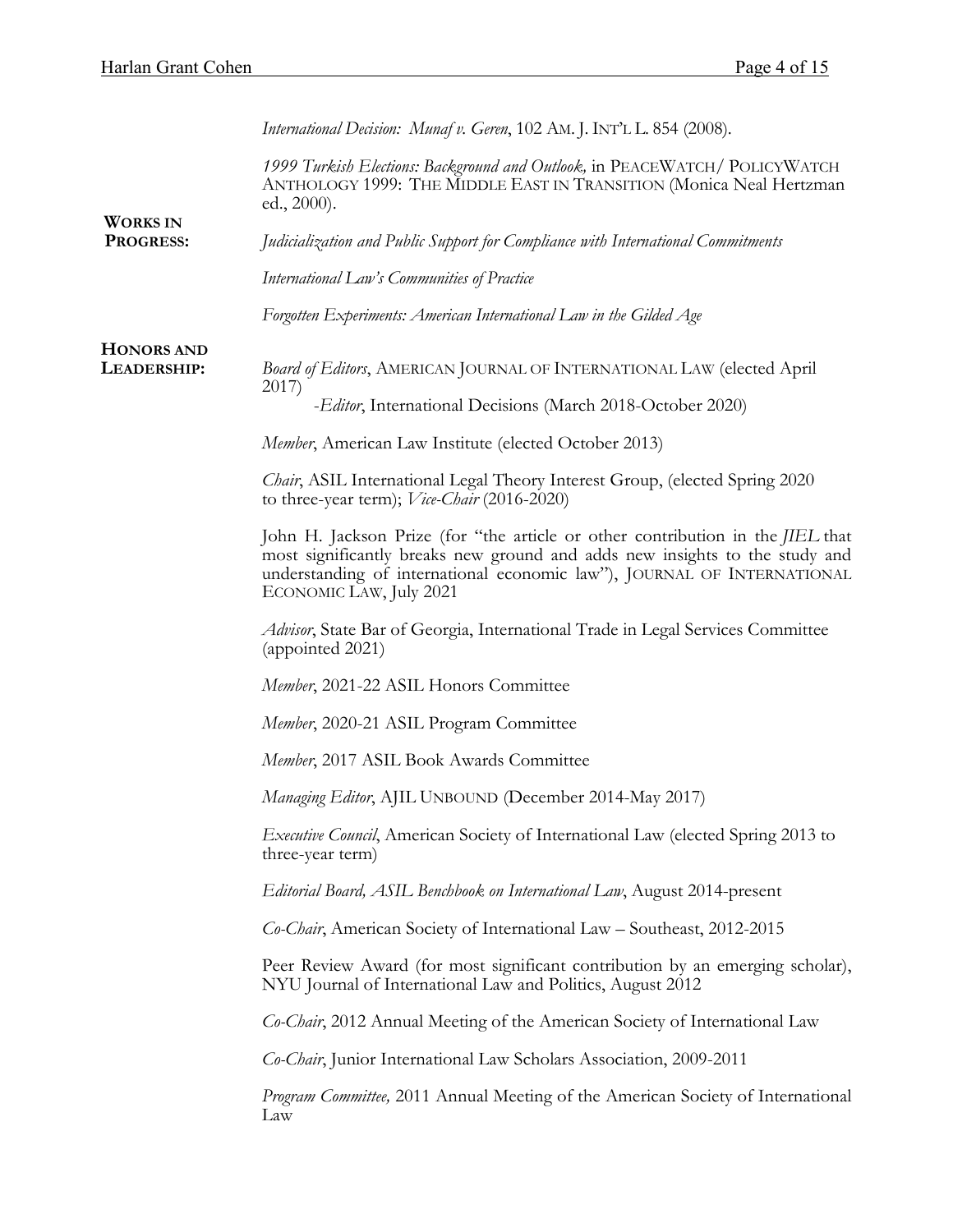Justice Robert H. Jackson Prize (for best published student writing on a topic of international or foreign law), Washington Foreign Law Society, June 2004

Symposium Prize, Yale Journal of International Law Young Scholars Conference, March 2003

**GRANTS:** *Center for International Trade and Security Seed Grant*, 2020 (with Ryan Powers)

*President's Interdisciplinary Seed Grant*, "Forecasting the Threats of Cyber-Attacks, Nations by Nation," Spring 2017 (with Amanda Murdie, Victor Asal, Kang Li, and Roberto Perdisci)

*Smith Richardson Grand Strategy Fellows Program Research Grant*, 2000

*Smith Richardson Fellowship Program Research Grant*, 2000

 **PRESENTATIONS:** *Presenter*, "The Court-Custom Paradox," Interpretation of Customary International Law: Interpretive Choices and the Role of Coherence, TRICI-Law, PluriCourts, and the University of Groningen, The Hague, Netherlands, December 3, 2021.

> *Presenter*, "Legalization and Public Support for Compliance with International Commitments," ASIL Research Forum, Miami, FL, November 11-13, 2021.

> *Presenter/Moderator*, "The Geopolitics of Economic Competition," American Branch of the International Law Association, International Law Weekend, New York, NY, October 28-30, 2021.

*Discussant*, National Security Junior Scholars Workshop, July 8, 2021.

*Presenter*, "The Sociology of WTO Precedent," Tel Aviv University International Law Colloquium, May 3, 2021.

*Presenter*, "The Sociology of WTO Precedent," Behavioural Approaches in International Law Workshop II, Hamburg University, April 22, 2021.

*Roundtable Participant*, "Reforming the National Security State," International Law Weekend South: "Democracy and Governance in the Internet Era," April 7, 2021.

*Keynote Lecturer*, "Nations and Markets," University of Trento School of International Studies, March 18, 2021.

*Presenter*, "The Sociology of WTO Precedent," Georgetown International Law Colloquium, Georgetown University Law Center, February 19, 2021.

*Panelist*, "Convergence of Economic and National Security Policy," Congressional Study Group on Foreign Relations and National Security, Brookings Institute, December 18, 2020.

*Discussant*, ASIL International Law in Domestic Courts Interest Group Annual Workshop, December 2, 2020.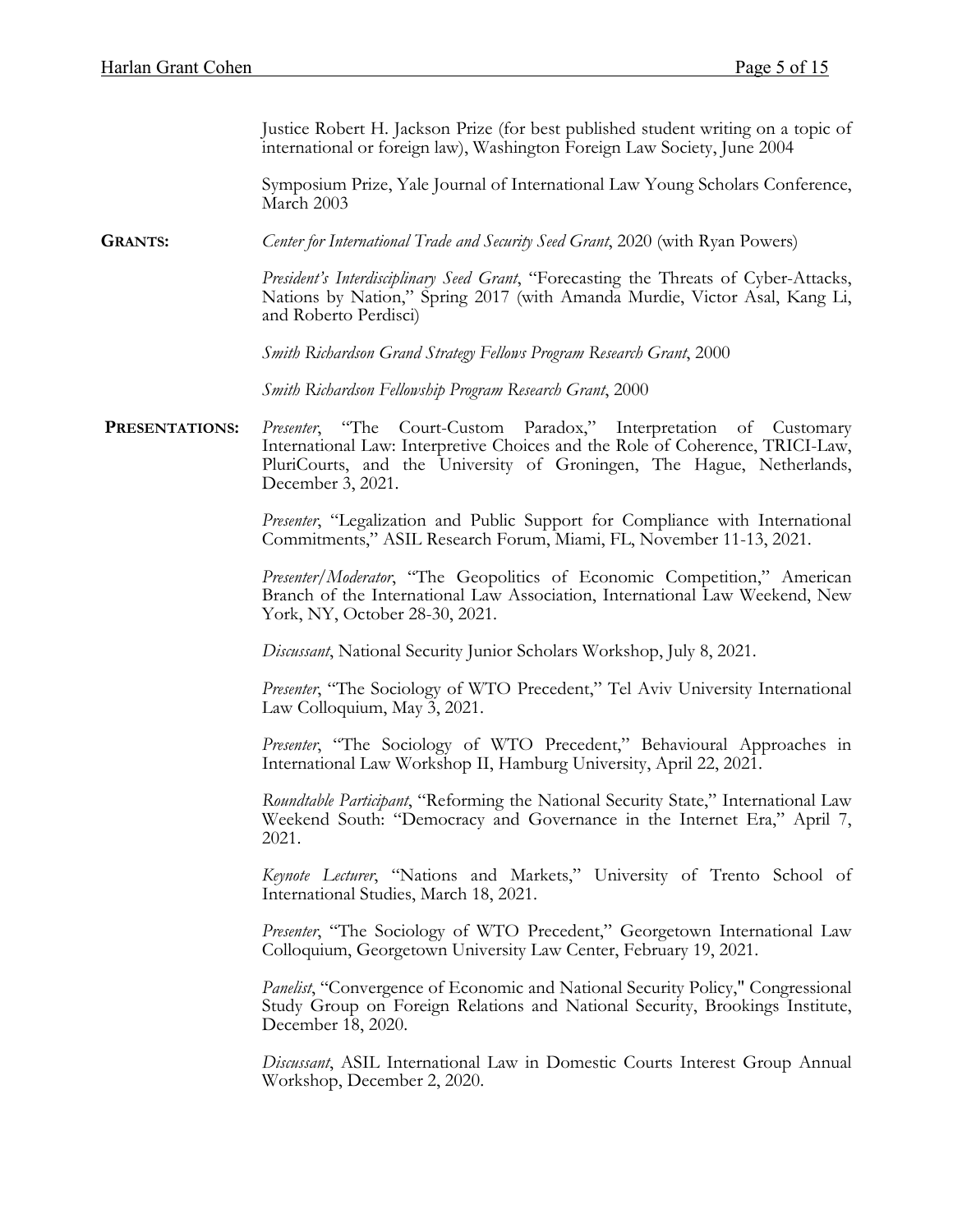*Presenter*, "The Sociology of WTO Precedent," Behavioural Approaches in International Law Workshop, Leiden University, November 17, 2020.

*Panelist*, "The Future of Trade," Center for the Advancement of the Rule of Law in the Americas (CAROLA), Georgetown Law, September 29, 2020.

*Presenter*, "Nations and Markets," International Economic Law and Policy Seminar, July 23, 2020.

*Presenter*, "Nations and Markets," UGA-Emory Faculty Workshop, July 20, 2020.

*Presenter*, "Nations and Markets," ASIL International Economic Law Interest Group Biennial Conference, University of Miami School of Law, Miami, FL, February 14-15, 2020.

*Participant*, Roundtable: International Economic Law's Discontents – A Critical Perspective, ASIL International Economic Law Interest Group Biennial Conference, University of Miami School of Law, Miami, FL, February 14-15, 2020.

*Presenter*, "Nations and Markets," University of Michigan International Law Workshop, Ann Arbor, Michigan, January 29, 2020.

*Participant*, Roundtable: Changing Concepts of International Economic Security & the Law, AALS Annual Meeting, Washington, DC, January 4, 2020.

*Presenter,* "Metaphors and International Law," Conference on International law's Invisible Frames – Social Cognition and Knowledge Production in International Legal Processes, Hebrew University, Jerusalem, Israel, December 4-5, 2019.

*Presenter*, "Nations and Markets," Conference on International Economic Law and Security Interests, University of Amsterdam, Netherlands, November 14-15, 2019.

*Presenter/Participant*, Workshop: "Geoeconomics and the Future of Globalization," Cato Institute, Washington, DC, March 26, 2019.

*Presenter*, "The International Idea of Law," Villanova Law Review Shachoy Symposium: The Rabbinic Idea of Law: Interactions and Implications, Villanova, PA, February 15, 2019.

*Presenter*, "The Sociology of International Precedent," Workshop: Opening the Black Box of Precedent and Case-based Reasoning, University of Vienna, Vienna, Austria, January 18-19, 2019.

*Presenter*, "What is International Trade Law For?" International Business Law Roundtable, Brooklyn Law School, Brooklyn, NY, November 16-17, 2018.

*Invited Participant*, History and Theory of International Law Workshop: "Time, Space and Violence in Current Histories of International Law," Institute for International Law and Justice, New York University School of Law, New York, NYU, October 24, 2018.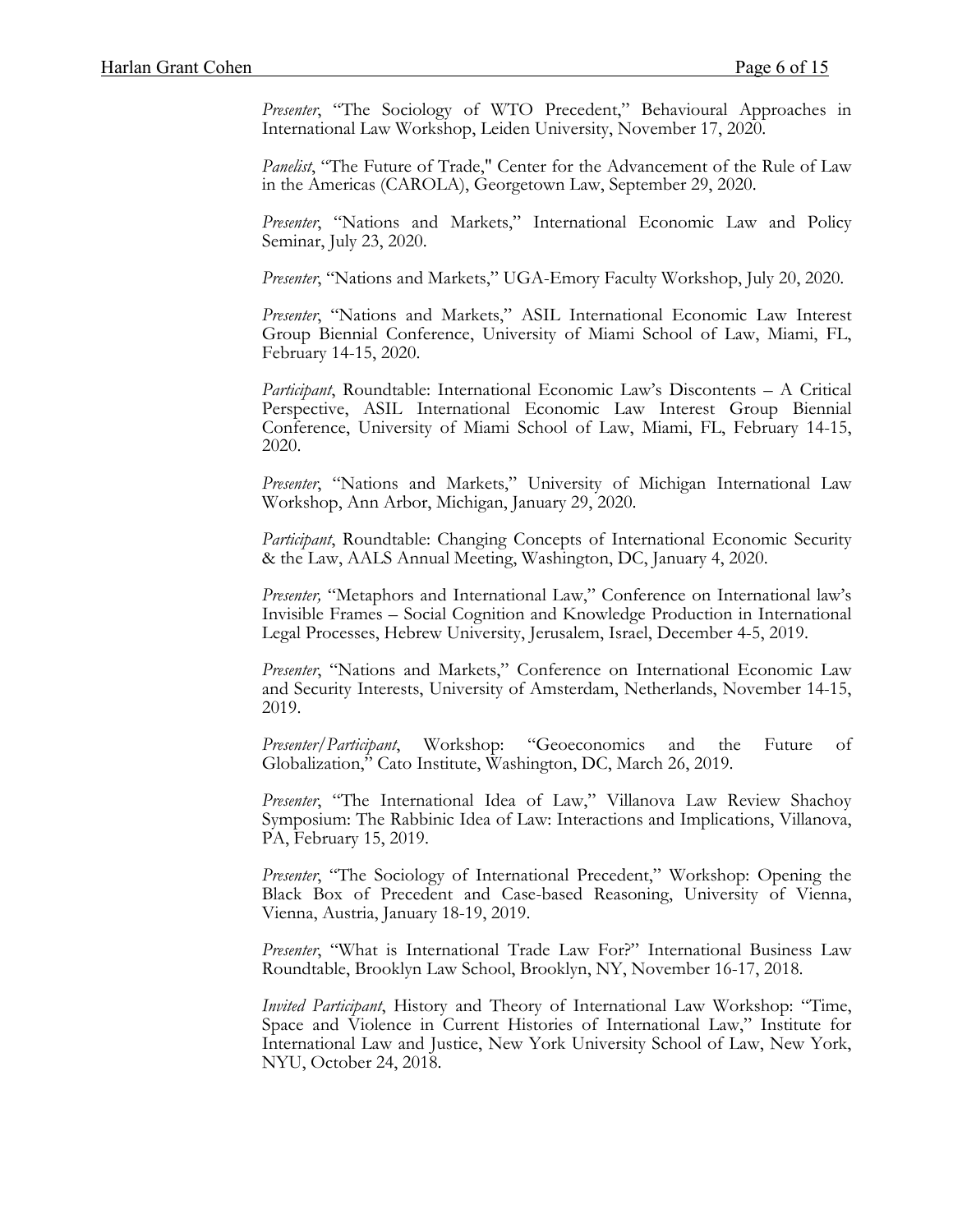*Panelist*, "Reflections on Infrastructures-as-Regulation," Infrastructures as Regulation Conference, New York University School of Law, New York, NY, September 28, 2018.

*Panelist*, The Future of the Global Order Colloquium: "Competing Visions for the World Order," Perry World House, University of Pennsylvania, PA, September 24-25, 2018.

*Presenter*, "What is International Trade Law For?" International Economic Law Interest Group Workshop, Annual Meeting of the European Society of International Law, Manchester, UK, September 13, 2018.

*Presenter*, "Multilateralism's Life-Cycle," University College London Global Governance Institute, Public Keynote Lecture Series, London, UK, June 5, 2018.

*Presenter*, "Legitimacy and International Courts," International Court and Tribunals Interest Group Roundtable, Annual Meeting of the American Society of International Law, Washington, DC, April 5, 2018.

*Presenter*, "What is International Trade Law For?" Workshop: Reconceiving Trade Agreements for Social Inclusion, UC Irvine School of Law, Irvine, California, February 8-9, 2018.

*Invited Participant*, Workshop: The Sources of International Law and the International Law of Sources, University of Fribourg, Fribourg, Switzerland, January 26, 2018.

*Panelist*, "The Backlash Against Globalism and its Implications for International Arbitration," Annual Conference of the Atlanta International Arbitration Society, Atlanta, GA, October 23, 2017.

*Moderator*, "The Next Generation of Trade Agreements," Georgia Journal of International & Comparative Law Conference, University of Georgia School of Law, Athens, GA, September 18, 2017.

*Presenter*, "Global Goods in a Multipolar Era," Annual Meeting of the European Society of International Law, Naples, Italy, September 7, 2017.

*Presenter*, "New Normativities for International Trade," International Law and Global Governance in Turbulent Times, Leuven Centre for Global Governance Studies, Leuven, Belgium, June 29, 2017.

*Moderator/Discussant*, "International Legal Theory," ASIL Research Forum, Seattle, WA, November 11, 2016.

*Moderator*, Humanity's Common Heritage: Conference on the 2016 ICRC Commentary on the First Geneva Convention, Joint ICRC-GJICL Conference, University of Georgia School of Law, Athens, GA, September 23, 2016.

*Presenter*, "What is the Trans-Pacific Partnership?," Dean Rusk Center/Georgia Society of International and Comparative Law Event, Athens, GA, September 7, 2016.

*Invited Participant*, Workshop: Contested Megaregulation: The Trans-Pacific Partnership (TPP), NYU Law School, New York, NY, July 1-2, 2016.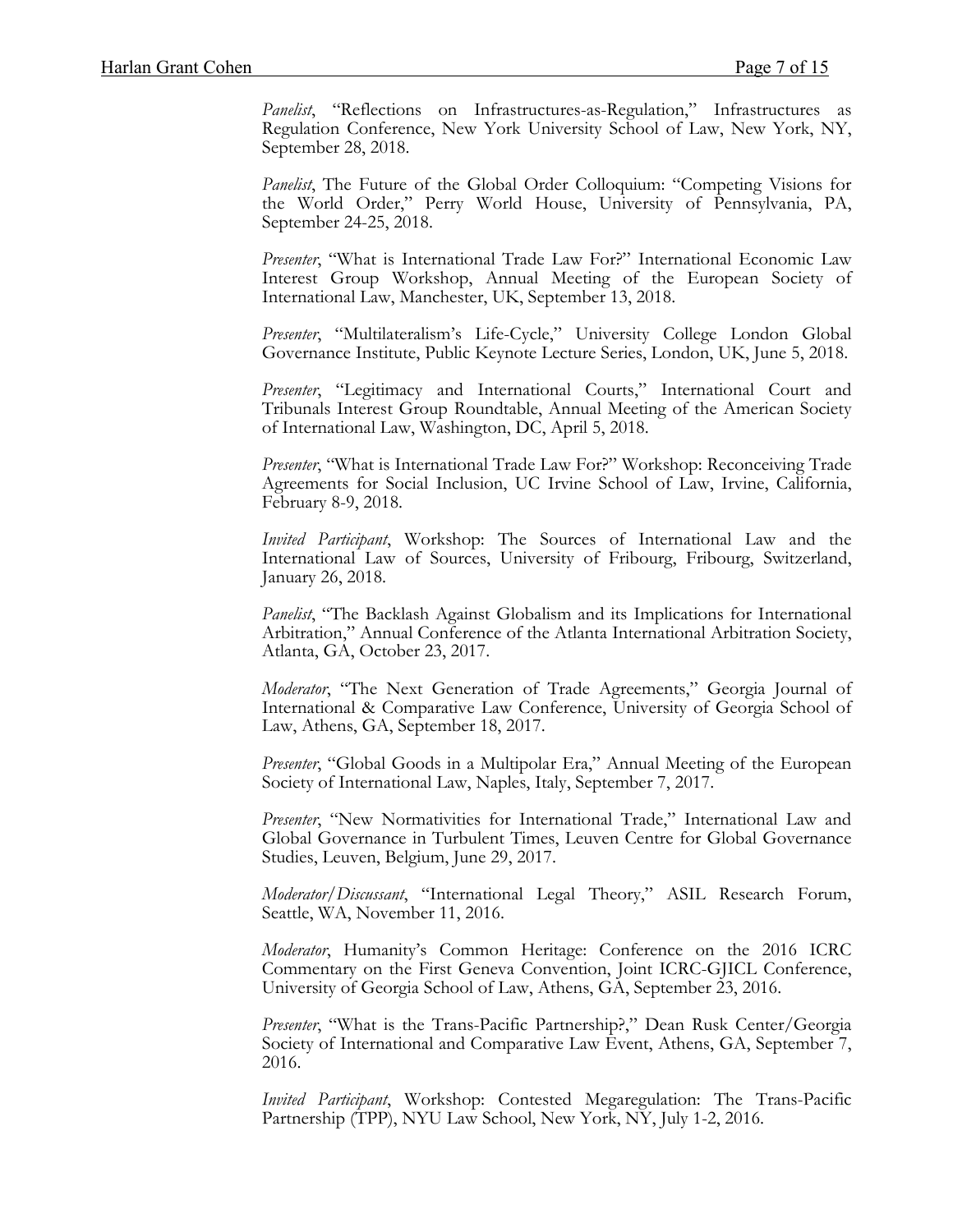*Presenter*, "Theorizing International Precedent," International Law Colloquium, Georgetown University Law Center, Washington, DC, March 18, 2016.

*Presenter*, "Theorizing International Precedent," International Law Colloquium, Arizona State University Sandra Day O'Connor College of Law, Tempe, AZ, January 15, 2016.

*Presenter*, "A Pluralist Political Question Doctrine," ASIL International Law in Domestic Courts Annual Workshop, University of Michigan, Ann Arbor, MI, December 4, 2015.

*Moderator/Discussant*, "International Tribunals," ASIL Research Forum, Washington, DC, October 24, 2015.

*Speaker*, "The Balance of Power: The President, Congress, and the Courts in American Foreign Policy," Georgia Law in NYC, New York, NY, June 24, 2015.

*Invited Participant*, International Law and the Practice of Legality: Stability and Change, University of Toronto, Toronto, Canada, May 29-30, 2015.

*Presenter/Panelist*, "American Policy in the Middle East: Are There Constitutional Limits on Congress's Power Over Foreign Affairs?" The Georgia Lawyer Chapter of the American Constitution Society, Atlanta, GA, May 18, 2015.

*Presenter*, "The Varied Shapes of American International Legal Realism," ASIL International Legal Theory Interest Group Symposium, Washington, DC, Washington, DC, May 7, 2015.

*Presenter/Panelist*, "Foreign Relations Law in the Roberts Court: The First Decade," American Society of International Law Annual Meeting, Washington, DC, April 9, 2015.

*Presenter*, "Theorizing International Precedent," International Law Colloquium, St. John's University School of Law, New York, NY, March 23, 2015.

*Presenter*, "The Death of Deference/The Domestication of Treaty Law," Brigham Young University Law Review Symposium on the Restatement 4<sup>th</sup> and the Law of Treaties, Provo, UT, January 29-30, 2015

*Convener/Presenter*, International Law as Behavior, ASIL International Legal Theory Interest Group Symposium, Washington, DC, November 13, 2014.

*Moderator*, "Regulatory Framework," Children and International Criminal Justice, GJICL Conference, University of Georgia School of Law, Athens, GA, October 28, 2014.

*Convener/Presenter*, Conference on the Legitimacy of International Courts, University of Baltimore School of Law, Baltimore, MD, September 18-19, 2014.

*Panelist*, 2013 U.S. Supreme Court Term Roundup, Athens, GA, September 17, 2014.

*Presenter*, "A Theory of International Precedent," Sociological Inquires into International Law, London School of Economics, London, UK, May 16, 2014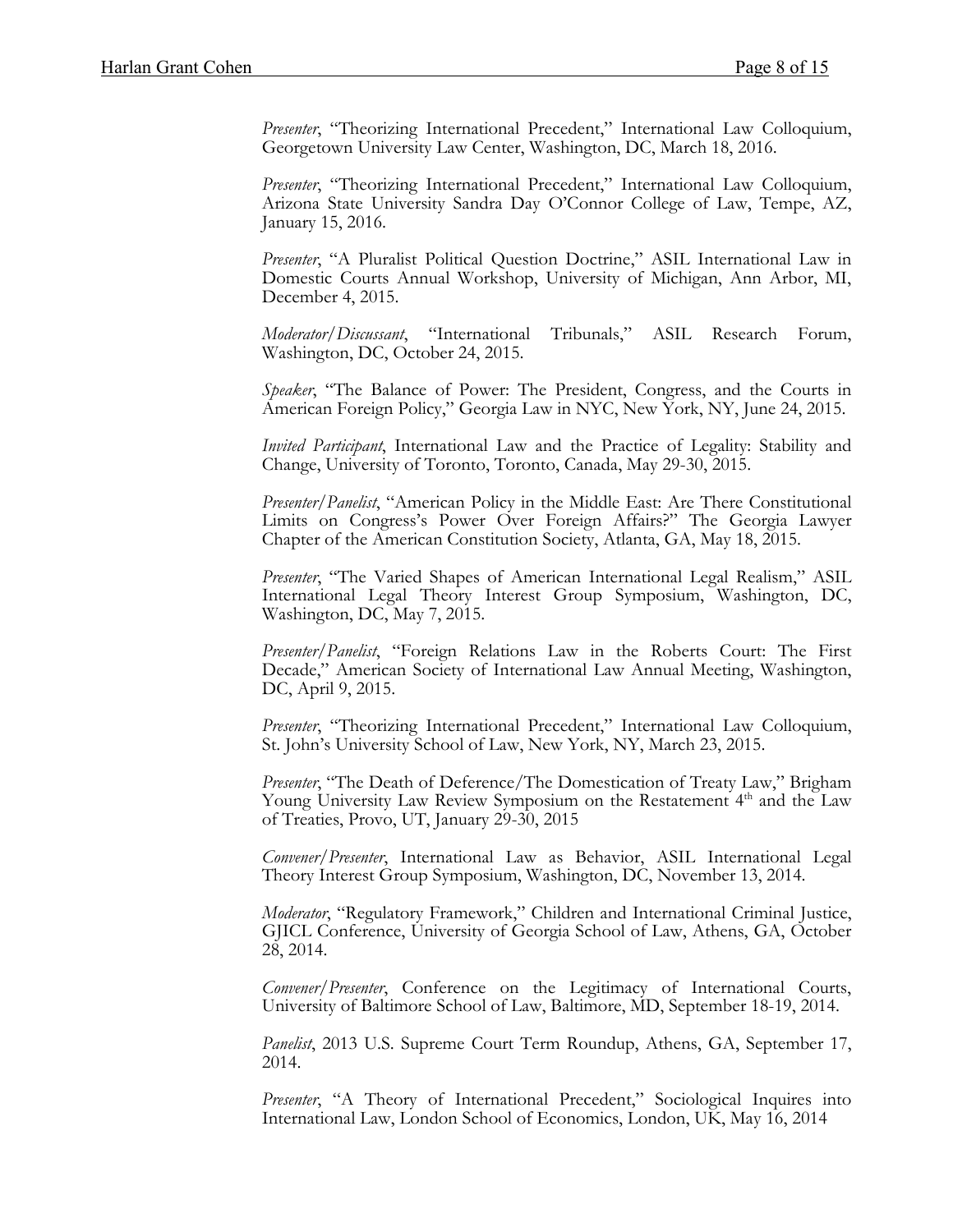*Convener*, ASIL-Southeast Junior-Senior Workshop, University of Virginia School of Law, Charlottesville, VA, May 5, 2014

*Moderator*, "The New Roles of Corporations in Global Governance," GJICL Conference, University of Georgia School of Law, Athens, GA, April 18, 2013.

*Presenter*, "A Theory of International Precedent," Faculty Colloquium, Seton Hall University Law School, Newark, NJ, March 11, 2014.

*Presenter*, "A Theory of International Precedent," Faculty Colloquium, University of Washington Law School, Seattle, WA, February 27, 2014.

*Panelist*, "Implications of the Edward Snowden Leaks," American Constitution Society/Georgia Society of International and Comparative Law Event, Athens, GA, January 31, 2014.

*Presenter,* "A Theory of International Precedent," International Institute for Counter-Terrorism Roundtable, Interdisciplinary Center, Herzliya, Israel, December 22, 2013.

*Presenter*, "A Theory of International Precedent," Faculty Seminar, Bar Ilan University Faculty of Law, Ramat Gan, Israel, December 17, 2013.

*Moderator*, "Ongoing Human Rights Challenges," ASIL Research Forum, New York, NY, November 2, 2013.

*Presenter*, "A Theory of International Precedent," Faculty Colloquium, University of Georgia School of Law, Athens, GA, October 30, 2013.

*Presenter*, "Prolegomena to a Theory of International Precedent," Cambridge Conference on Interpretation in International Law, Lauterpacht Centre, Cambridge, UK, August 27, 2013.

*Observer-Delegate*, 14th U.N. Open-ended Informal Consultative Process on Oceans and the Law of the Sea, United Nations, New York, NY, June 17-20, 2013.

*Presenter*, "Transnational Governance through Communities of Practice," Annual Meeting of the European-American Consortium on Legal Education (EACLE), Baltimore, MD, May 22, 2013.

*Presenter*, "Precedent, Audience, & Authority," ASIL International Legal Theory Interest Group Symposium, Washington, DC, May 2, 2013.

*Presenter*, "Lawyers and Precedent," Vanderbilt Journal of Transnational Law Symposium, Nashville, TN, February 8, 2013.

*Moderator*, "International Law in a Time of Scarcity," GJICL Conference, University of Georgia School of Law, Athens, GA, January 5, 2013.

*Presenter*, "Toward International Law's *Erie* Moment," ASIL Research Forum, Athens, GA, October 19-21, 2012.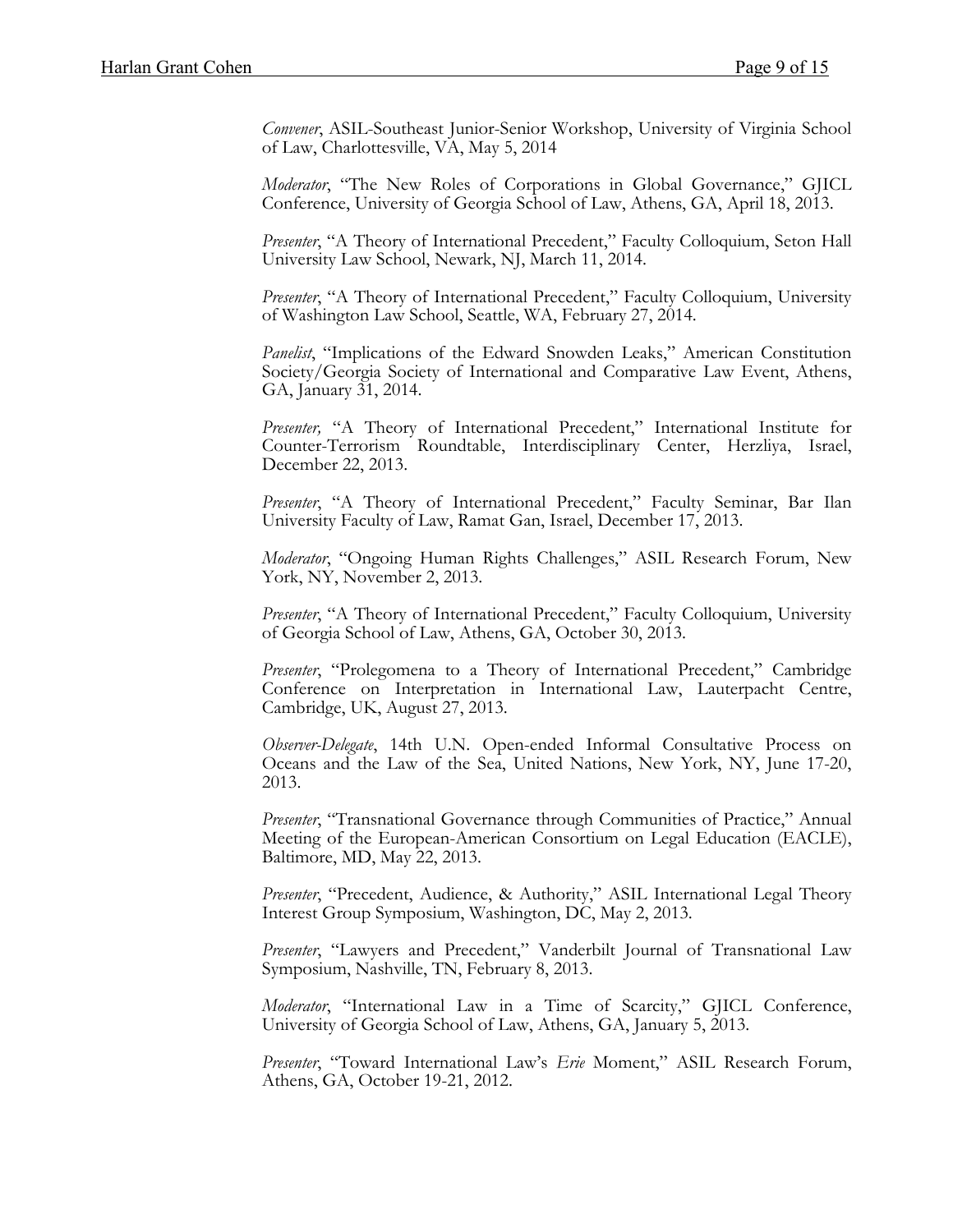*Invited Participant*, International Law Roundtable, "Power and Constraint," Temple Law School, Philadelphia, PA, September 28, 2012.

*Presenter*, "Toward International Law's *Erie* Moment," UGA/Emory Summer Workshop, Emory Law School, Atlanta, GA, June 27, 2012.

*Presenter*, "Toward International Law's *Erie* Moment," Global Law and Justice Colloquium, New York Law School, New York, NY, April 25, 2012.

*Presenter*, "Toward International Law's *Erie* Moment," Junior International Law Scholars Conference, University of Georgia School of Law, Athens, GA, February 10, 2012.

*Presenter*, "Finding International Law, Part II: Our Fragmenting Legal Community," International Law Colloquium, NYU Law School, New York, NY, January 25, 2012.

*Presenter*, "Finding International Law, Part II: Our Fragmenting Legal Community," Faculty Workshop, Emory Law School, Atlanta, GA, October 5, 2011.

*Invited Participant*, International Law Roundtable, "War-Time," Temple Law School, Philadelphia, PA, September 23, 2011.

*Panelist*, "Palestine at the UN: Recognition of Statehood and Its Legal Implications," J Street Lawyers Network, New York, NY, September 21, 2011.

*Discussant,* Book Conference: "Bringing Lessons Home," Berkeley Law School, Berkeley, CA, September 16, 2011.

*Presenter*, "International Law and the Proposed United Nations Recognition of Palestinian Statehood," Jewish Community Relations Council of Atlanta, Atlanta, GA, September 13, 2011.

*Discussant,* International Relations/International Law Interdisciplinary Research Group Workshop, "The Interpretation, Application and Enforcement of International Law," Temple Law School, Philadelphia, PA, May 13-14, 2011.

*Presenter*, "From Fragmentation to Constitutionalization," Symposium on The Global Impact and Implementation of Human Rights Norms, University of The Pacific, McGeorge School of Law, March 11-12, 2011.

*Co-Organizer,* Junior International Law Scholars Conference, Yale Law School, New Haven, CT, February 25-26, 2011.

*Presenter*, "From International Law to International Conflicts of Law," International Law Workshop, Michigan Law School, Ann Arbor, MI, January 31, 2011.

*Presenter,* "From International Law to International Conflicts of Law," Winter Workshop on Interdisciplinary Approaches to Transnational Law, Arizona State University, Sandra Day O'Connor College of Law, Tempe, AZ, January 14, 2011.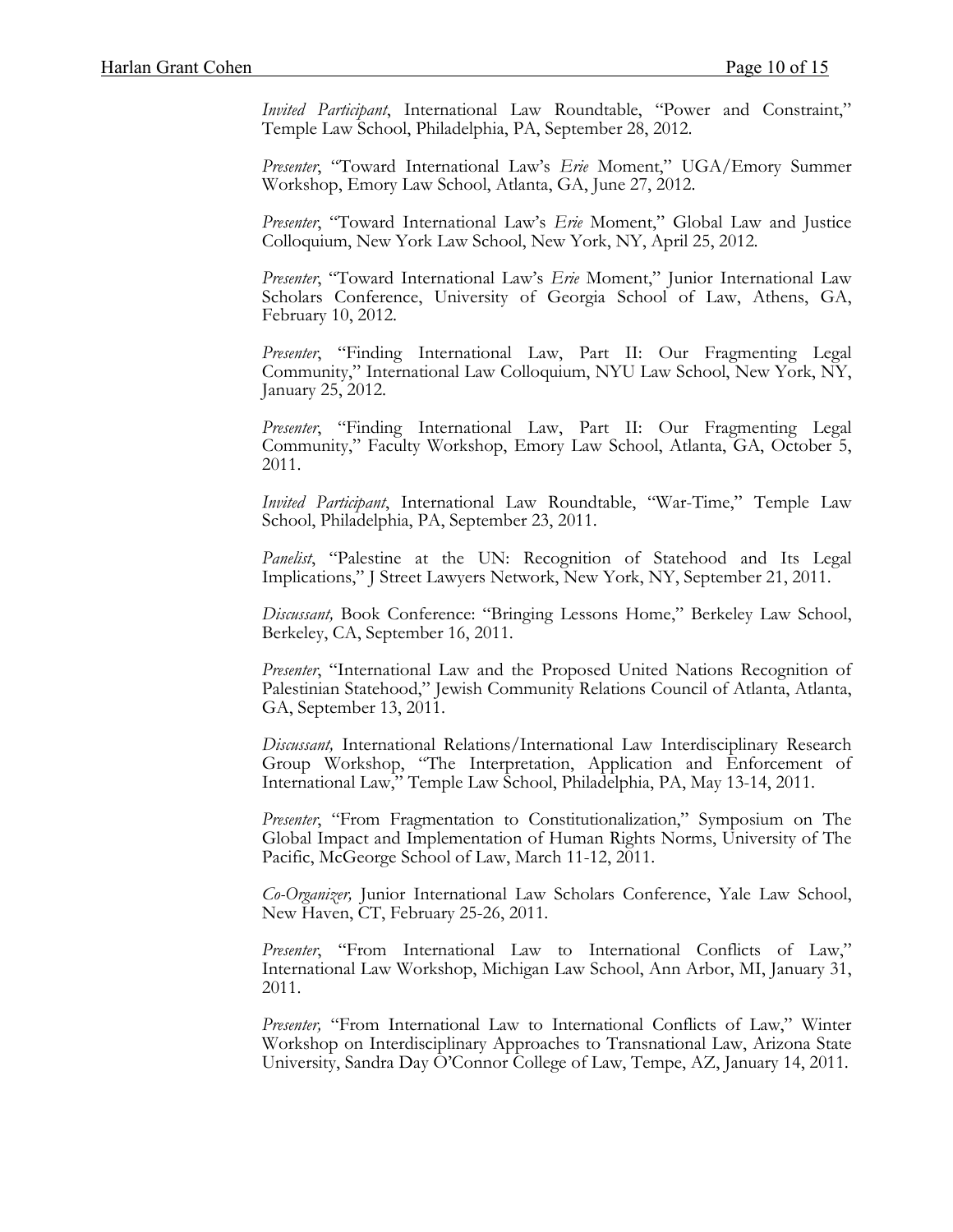*Moderator*, "Fallout: The Future of Nuclear Security and Non-Proliferation," GJICL Conference, University of Georgia School of Law, Athens, GA, November 12, 2010.

*Presenter*, "International Law is Dead; Long Live International Law," American Branch of the International Law Association, International Law Weekend, New York, NY October 22, 2010.

*Invited Participant*, International Law Roundtable, "Law Beyond Borders: Jurisprudence for a Hybrid World," Temple Law School, Philadelphia, PA, October 8, 2010.

*Presenter*, "International Law is Dead; Long Live International Law," International Legal Theory Group, Annual Meeting of the European Society of International Law, Cambridge, UK, September 1-2, 2010.

*Presenter*, "From International Law to International Conflicts of Law," International Law Colloquium, Temple Law School, Philadelphia, PA, April 20, 2010.

*Moderator*, Georgia Society of International and Comparative Law International Law Career Symposium, Athens, GA, April 2, 2010.

*Presenter*, "From International Law to International Conflicts of Law," New Voices Panel, Annual Meeting of the American Society of International Law, Washington, DC, March 25, 2010.

*Co-Organizer/Commenter,* Junior International Law Scholars Conference, UC Hastings Law School, San Francisco, CA, February 26, 2010.

*Moderator*, International Human Rights and Climate Change Conference, University of Georgia School of Law, Athens, GA, February 12, 2010.

*Commenter,* Junior International Law Scholars Conference, Temple Law School, Philadelphia, PA, February 13, 2009.

*Presenter/Panel Chair,* "Historical Attitudes of the United States towards International Law," at American Branch of the International Law Association, International Law Weekend, New York, NY October 16-18, 2008.

*Commenter,* Vanderbilt Roundtable on Foreign Relations Law, Nashville, TN, September 12-13, 2008.

*Moderator*, Georgia Society of International and Comparative Law International Law Career Symposium, Athens, GA, April 14, 2008.

*Presenter,* "Making International Law: Looking for Legitimacy Rules in Fragmenting International Communities," at the Indiana University Law School Conference: The Individual and Customary International Law, Bloomington, IN, April 3-5, 2008.

*Presenter,* "Taking Opinio Juris Seriously: Rethinking the Doctrine of Sources of International Law," Summer Faculty Workshop, NYU School of Law, New York, NY, June 2006.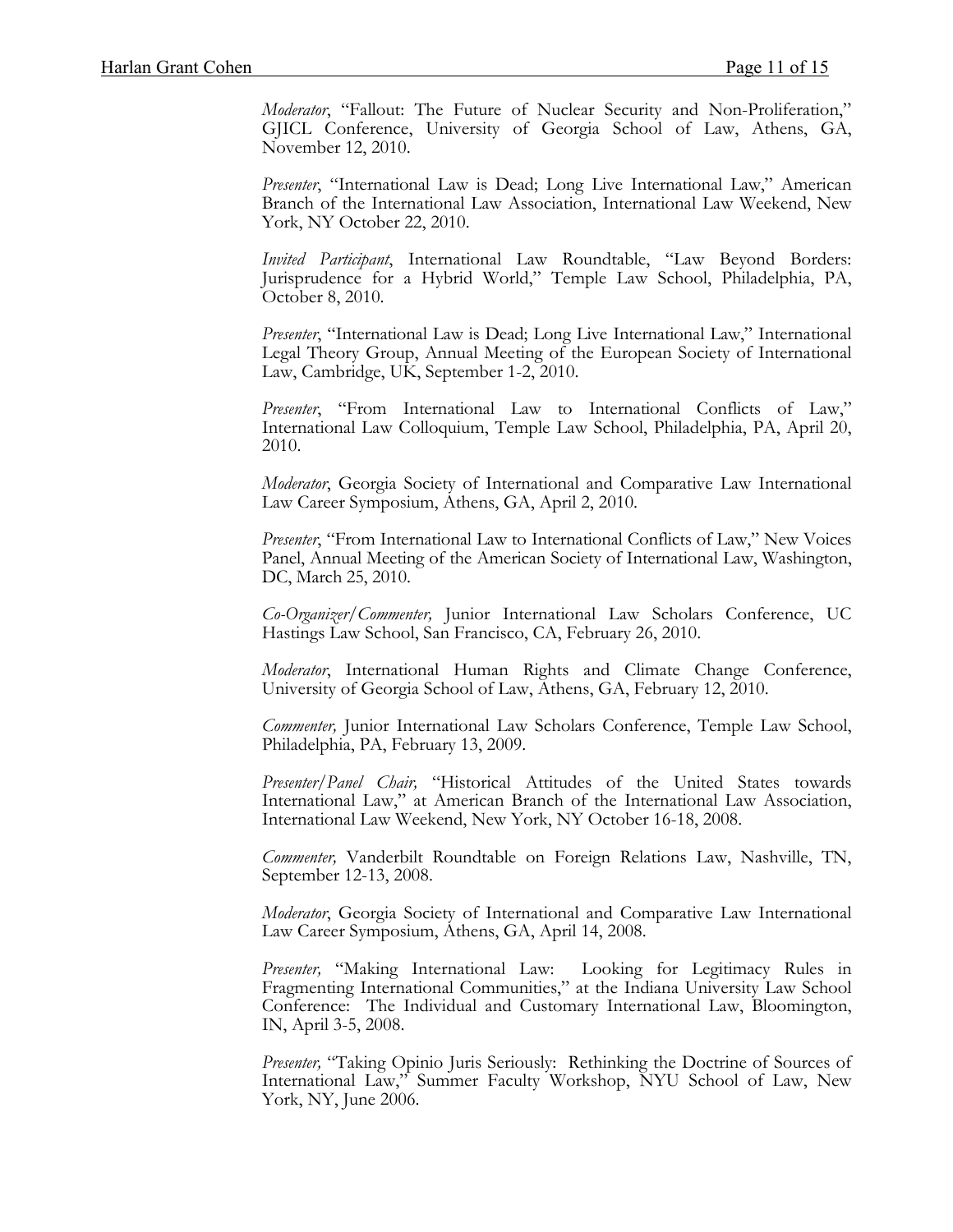*Moderator,* "Extraterritorial Application of Constitutional Rights" Panel at the NYU Annual Survey of American Law's 2006 Symposium: Constitutional Implications of the War on Terror, New York, NY, February 3, 2006.

*Presenter,* "The American Challenge to International Law," at the Yale Journal of International Law Young Scholars Conference: World Public (Dis)order: International Law in an Age of Uncertainty, New Haven, CT, March 1, 2003.

*Moderator*, "Grand Strategy" Panel at International Security Studies Service Academies Workshop, April 7-8, 2000.

*Presenter*, "Jordan and the Baghdad Pact: The Failure of British Middle East Policy, 1955-1956," at the Roundtable on British History, New Haven, CT, February 26, 2000.

*Presenter*, "Islam and Turkish Politics," at the Yale Colloquium on Islam and Modernity, New Haven, CT, March 2000.

*Co-Organizer*, Conference on Geography and International History, New Haven, CT, February 11-12, 2000.

## **ONLINE**

 **CONTRIBUTIONS:** Invited response for *EJIL:Talk!* to Stefan Talmon, *Determining Customary International Law: The ICJ's Methodology between Induction, Deduction and Assertion*, 26 EJIL 417 (2015): - *Methodology and Misdirecton: Custom and the ICJ* [http://www.ejiltalk.org/methodology-and-misdirection-a-response-to-stefan](http://www.ejiltalk.org/methodology-and-misdirection-a-response-to-stefan-talmon-on-custom-and-the-icj/)[talmon-on-custom-and-the-icj/](http://www.ejiltalk.org/methodology-and-misdirection-a-response-to-stefan-talmon-on-custom-and-the-icj/)

> Convenor/contributor, *Opinio Juris* "International Law as Behavior" Symposium: - *International Law as Behavior Symposium: Introduction* [http://opiniojuris.org/2015/01/19/international-law-behavior-symposium](http://opiniojuris.org/2015/01/19/international-law-behavior-symposium-introduction/)[introduction/](http://opiniojuris.org/2015/01/19/international-law-behavior-symposium-introduction/)

- *International Law as Behavior Symposium: The Sociology of International Precedent* [http://opiniojuris.org/2015/01/20/international-law-behavior-symposium](http://opiniojuris.org/2015/01/20/international-law-behavior-symposium-sociology-international-precedent/)[sociology-international-precedent/](http://opiniojuris.org/2015/01/20/international-law-behavior-symposium-sociology-international-precedent/)

- *International Law as Behavior Symposium: An Agenda* [http://opiniojuris.org/2015/01/21/international-law-behavior-symposium](http://opiniojuris.org/2015/01/21/international-law-behavior-symposium-agenda/)[agenda/](http://opiniojuris.org/2015/01/21/international-law-behavior-symposium-agenda/)

Invited contributor to *Opinio Juris* Book Symposium on KATERINA LINOS, THE DEMOCRATIC FOUNDATIONS OF POLICY DIFFUSION (2013): [http://opiniojuris.org/2013/06/27/linos-book-symposium-comments-by](http://opiniojuris.org/2013/06/27/linos-book-symposium-comments-by-harlan-cohen/)[harlan-cohen/](http://opiniojuris.org/2013/06/27/linos-book-symposium-comments-by-harlan-cohen/)

Guest-blogger, *Opinio Juris*, November-December 2011.

- *Lawofnation.blogspot.com Memories* - What if ATS Liability has Nothing to do With "Customary" International Law? Part I [http://opiniojuris.org/2011/11/22/what-if-ats-liability-has-nothing-to-do-with-](http://opiniojuris.org/2011/11/22/what-if-ats-liability-has-nothing-to-do-with-/%E2%80%9Ccustomary/%E2%80%9D-international-law-part-i/)<br>"customary"-international-law-part-i/

- *What if ATS Liability has Nothing to do With "Customary" International Law? Part II* [http://opiniojuris.org/2011/11/23/what-if-ats-liability-has-nothing-to-do-with-](http://opiniojuris.org/2011/11/23/what-if-ats-liability-has-nothing-to-do-with-customary-international-law-part-ii/) [customary-international-law-part-ii/](http://opiniojuris.org/2011/11/23/what-if-ats-liability-has-nothing-to-do-with-customary-international-law-part-ii/) - *Country of Origin and the International Turkey Trade or "Is that Turkey Kosher?"*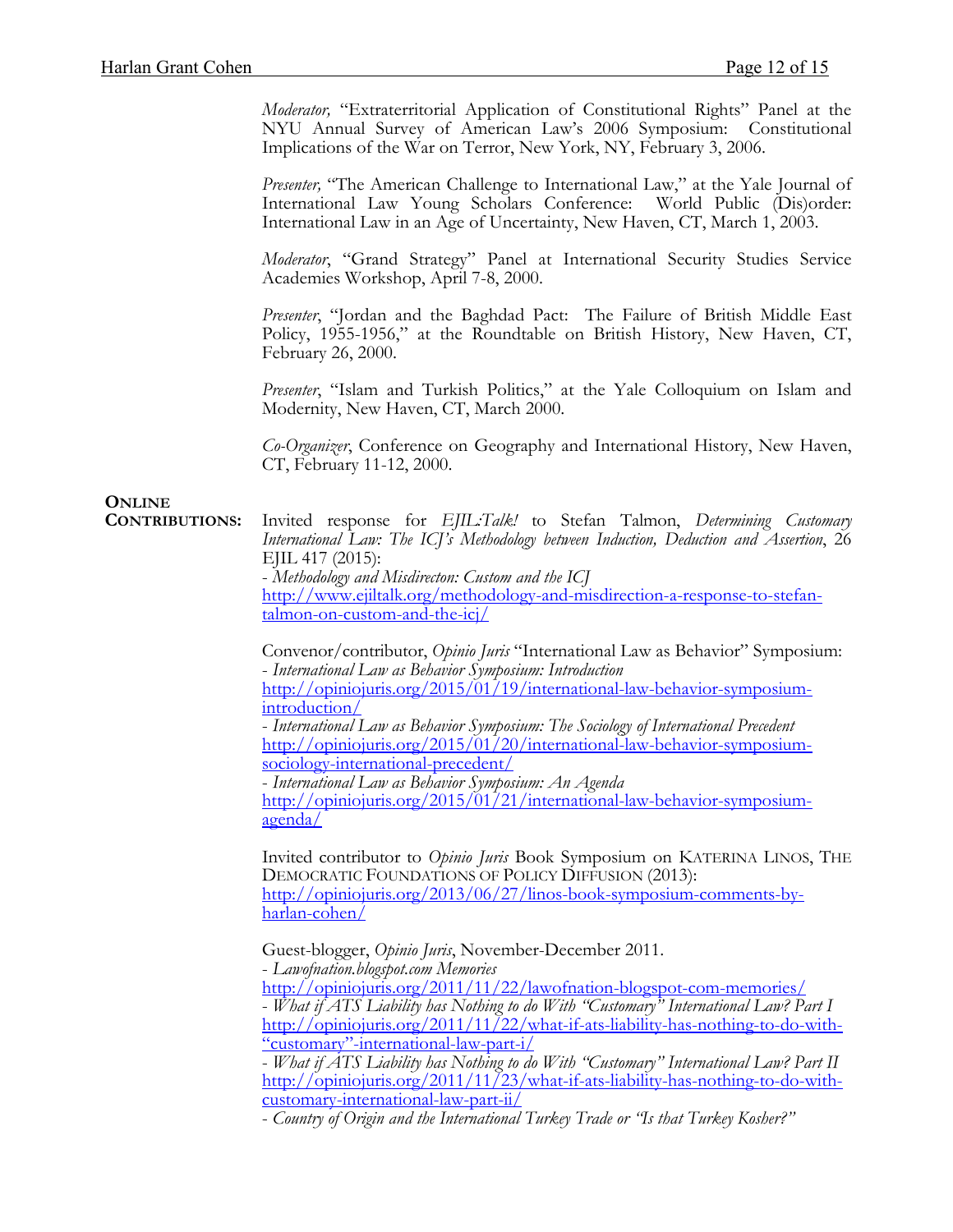|                    | http://opiniojuris.org/2011/11/24/country-of-origin-and-the-international-                                                                                                                                                                                                                                                                                                                                                                                                                                                                                                                                                                                                      |
|--------------------|---------------------------------------------------------------------------------------------------------------------------------------------------------------------------------------------------------------------------------------------------------------------------------------------------------------------------------------------------------------------------------------------------------------------------------------------------------------------------------------------------------------------------------------------------------------------------------------------------------------------------------------------------------------------------------|
|                    | turkey-trade-or-"is-that-turkey-kosher"/                                                                                                                                                                                                                                                                                                                                                                                                                                                                                                                                                                                                                                        |
|                    | - George Kennan, International Lawyer?                                                                                                                                                                                                                                                                                                                                                                                                                                                                                                                                                                                                                                          |
|                    | http://opiniojuris.org/2011/11/28/george-kennan-international-lawyer/                                                                                                                                                                                                                                                                                                                                                                                                                                                                                                                                                                                                           |
|                    | - Merely a Transactional Relationship?                                                                                                                                                                                                                                                                                                                                                                                                                                                                                                                                                                                                                                          |
|                    | http://opiniojuris.org/2011/11/29/merely-a-transactional-relationship/<br>- The Post Office as International Law Bellwether?                                                                                                                                                                                                                                                                                                                                                                                                                                                                                                                                                    |
|                    | http://opiniojuris.org/2011/12/06/the-post-office-as-international-law-                                                                                                                                                                                                                                                                                                                                                                                                                                                                                                                                                                                                         |
|                    | bellwether/                                                                                                                                                                                                                                                                                                                                                                                                                                                                                                                                                                                                                                                                     |
|                    | - 2012 ASIL Annual Meeting: Confronting Complexity                                                                                                                                                                                                                                                                                                                                                                                                                                                                                                                                                                                                                              |
|                    | http://opiniojuris.org/2011/12/12/2012-asil-annual-meeting-confronting-                                                                                                                                                                                                                                                                                                                                                                                                                                                                                                                                                                                                         |
|                    | complexity/                                                                                                                                                                                                                                                                                                                                                                                                                                                                                                                                                                                                                                                                     |
|                    | - Towards a Pluralism of International Law(s)?                                                                                                                                                                                                                                                                                                                                                                                                                                                                                                                                                                                                                                  |
|                    | http://opiniojuris.org/2011/12/14/towards-a-pluralism-of-international-laws/                                                                                                                                                                                                                                                                                                                                                                                                                                                                                                                                                                                                    |
|                    |                                                                                                                                                                                                                                                                                                                                                                                                                                                                                                                                                                                                                                                                                 |
|                    | Invited contributor to Opinio Juris Book Symposium on DAVID L. SLOSS,                                                                                                                                                                                                                                                                                                                                                                                                                                                                                                                                                                                                           |
|                    | MICHAEL D. RAMSEY, & WILLIAM S. DODGE, EDS., INTERNATIONAL LAW IN THE                                                                                                                                                                                                                                                                                                                                                                                                                                                                                                                                                                                                           |
|                    | U.S. SUPREME COURT (2011):                                                                                                                                                                                                                                                                                                                                                                                                                                                                                                                                                                                                                                                      |
|                    | - Resisting the Thrall of the Grand Narrative:                                                                                                                                                                                                                                                                                                                                                                                                                                                                                                                                                                                                                                  |
|                    | http://opiniojuris.org/2011/07/25/resisting-the-thrall-of-the-grand-narrative/                                                                                                                                                                                                                                                                                                                                                                                                                                                                                                                                                                                                  |
|                    | - A Partial Defense of Insider Doctrinal History:                                                                                                                                                                                                                                                                                                                                                                                                                                                                                                                                                                                                                               |
|                    | http://opiniojuris.org/2011/07/26/international-law-in-the-u-s-supreme-court-                                                                                                                                                                                                                                                                                                                                                                                                                                                                                                                                                                                                   |
|                    | partial-defense-of-insider-doctrinal-history/).<br>$a-$                                                                                                                                                                                                                                                                                                                                                                                                                                                                                                                                                                                                                         |
|                    |                                                                                                                                                                                                                                                                                                                                                                                                                                                                                                                                                                                                                                                                                 |
| <b>EDUCATION:</b>  | New York University School of Law, J.D., magna cum laude, 2003<br>Honors & Activities: Order of the Coif, Maurice Goodman Memorial Prize for<br>outstanding scholarship and character, Florence Allen Scholar, Summer Seminar<br>in Legal Scholarship (by competitive selection); Activities: Articles Editor, New<br>York University Law Review; Student Member, Academic Personnel Committee                                                                                                                                                                                                                                                                                  |
|                    | Yale Graduate School of Arts and Sciences, M.A., History, 2000<br>International History, Affiliated with International Security Studies; Participant,<br>Studies in Grand Strategy, Grand Strategy Project (by competitive selection)                                                                                                                                                                                                                                                                                                                                                                                                                                           |
|                    | Yale College, B.A., History and International Studies, 1998<br>Honors: Distinction in both majors, Winifred Sturley Prize in English History,<br>International Security Studies Senior Essay Prize; Theses: Jordan and the Baghdad<br>Pact: The Failure of British Policy in the Near East, 1955-1956 (History); His Not to<br>Reason Why, His Not to Make Reply: The Dismissal of John Bagot Glubb, March 1956<br>(International Studies)                                                                                                                                                                                                                                      |
| <b>PREVIOUS</b>    |                                                                                                                                                                                                                                                                                                                                                                                                                                                                                                                                                                                                                                                                                 |
| <b>EXPERIENCE:</b> | Cleary Gottlieb Steen & Hamilton LLP, New York, NY & Brussels,                                                                                                                                                                                                                                                                                                                                                                                                                                                                                                                                                                                                                  |
|                    | <b>Belgium</b><br>Associate, Summer Associate, Summer 2002, November 2004-August 2005<br>Represented PeopleSoft in litigation related to Oracle's hostile takeover bid.<br>Drafted Amicus Curiae brief to the U.S. Supreme Court in Arthur Andersen LLP<br>v. United States on behalf of the New York Council of Defense Lawyers.<br>Provided pro bono representation to client seeking relief under the Convention<br>Advised client on investigation of cross-border tax deals.<br>Against Torture.<br>Provided advice for the Russian Ministry of Finance. Represented client bank in<br>complex litigation against its insurers for coverage under a fidelity bond. Advised |

clients on European data and privacy rules.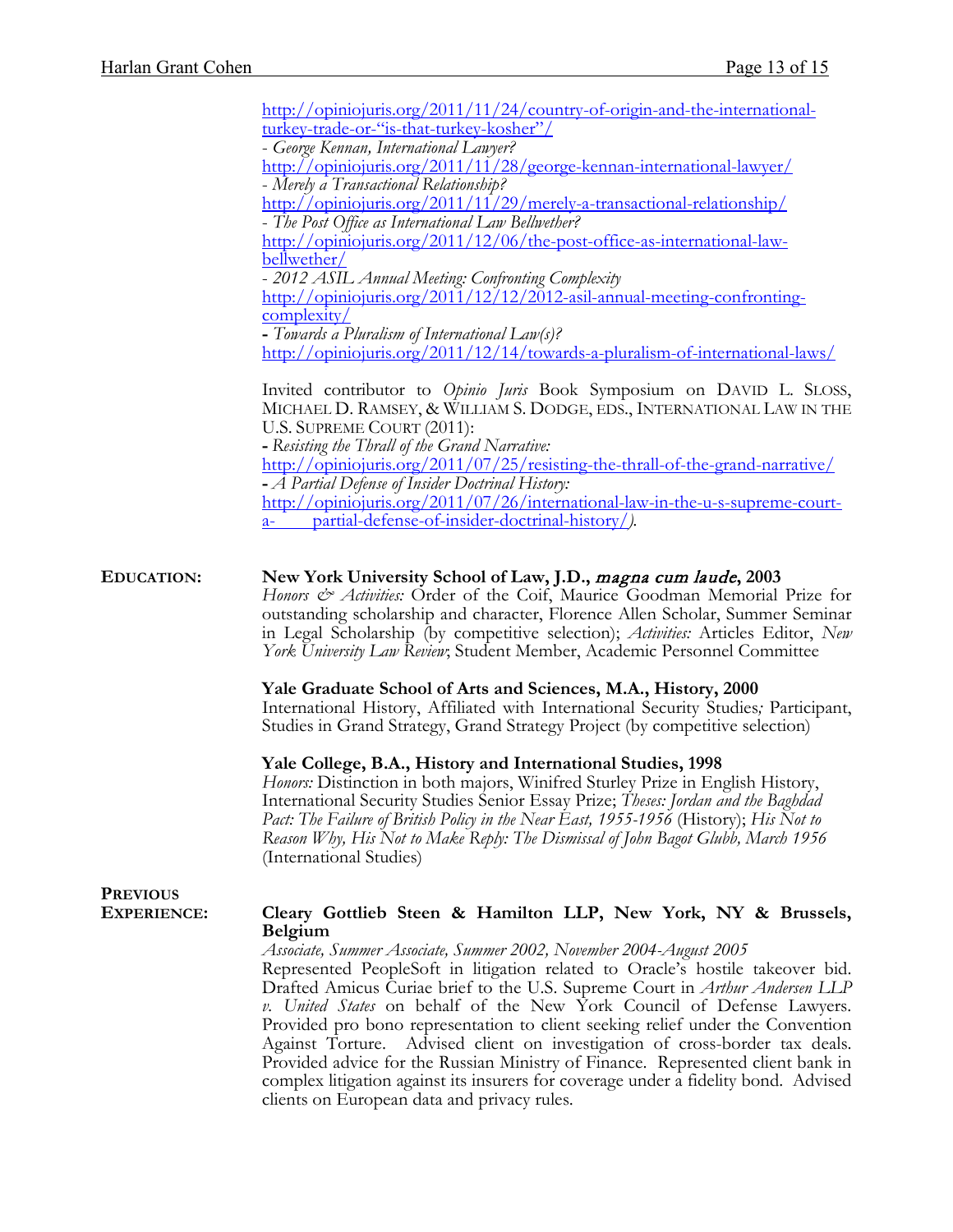**The Hon. Wilfred Feinberg, U.S. Court of Appeals for the Second Circuit, New York, NY**

*Judicial Clerk, August 2003-August 2004*

#### **Professor Barry Friedman, New York University Law School, New York, NY**

*Research Assistant, January 2003-July 2003*

#### **Office of the United States Attorney, S.D.N.Y., Civil Division, New York, NY**

*Intern/Participant, Government Civil Litigation Clinic, August 2002-December 2002* **The Hon. Shira A. Scheindlin, U.S. District Court, S.D.N.Y., New York, NY**

*Judicial Intern, Summer 2001* 

#### Foreign Affairs**, New York, NY**

*Editorial Intern, Summer 2000* Lead editor on articles covering Immigration, Missile defense, Russian Economic Reform, and American Foreign Policy.

# **Professor Paul Kennedy, Yale University, New Haven, CT** *Research Assistant, September 1999-May 2000*

#### **Washington Institute for Near East Policy, Washington, DC**

*Research Assistant, September 1998-August 1999* 

Wrote and published a policy paper on the Turkish elections. Helped organize, design, and prepare two Iraq policy simulation games for policymakers and experts. Conducted research for Institute publications on Persian Gulf history, U.S.-Gulf defense policy, Caspian Sea oil, strategic missile defense, and nuclear weapons proliferation. Wrote and edited short policy briefings on developments in the Middle East. Designed and wrote the Institute's "Research Guide" for research assistants and interns.

## **OTHER**

 **EXPERIENCE:** American Enterprise Institute, Washington, DC, Intern, Summer 1998; American Jewish Committee, Washington, DC, Intern-Office of International Affairs, July 1997-August 1997; Democratic National Committee, Washington, DC, Intern, June 1997-July 1997; Senator Joseph Lieberman (D-CT), Washington, DC, Intern, Summer 1996

### **PROFESSIONAL AFFILIATIONS**

Admitted to Practice, New York, First Department State Bar of Georgia, International Trade in Legal Services Committee, *Advisor* American Law Institute *Members Consultative Group on the Restatement (Fourth) of the Foreign Relations Law of the United States* American Society of International Law *International Legal Theory Interest Group,* Executive Committee Member *International Law in Domestic Courts Interest Group International Economic Law Interest Group* American Branch of the International Law Association *Committee on Formation of Customary International Law* European Society of International Law *International Courts and Tribunals Interest Group International Legal Theory Interest Group* Association of the Bar of the City of New York